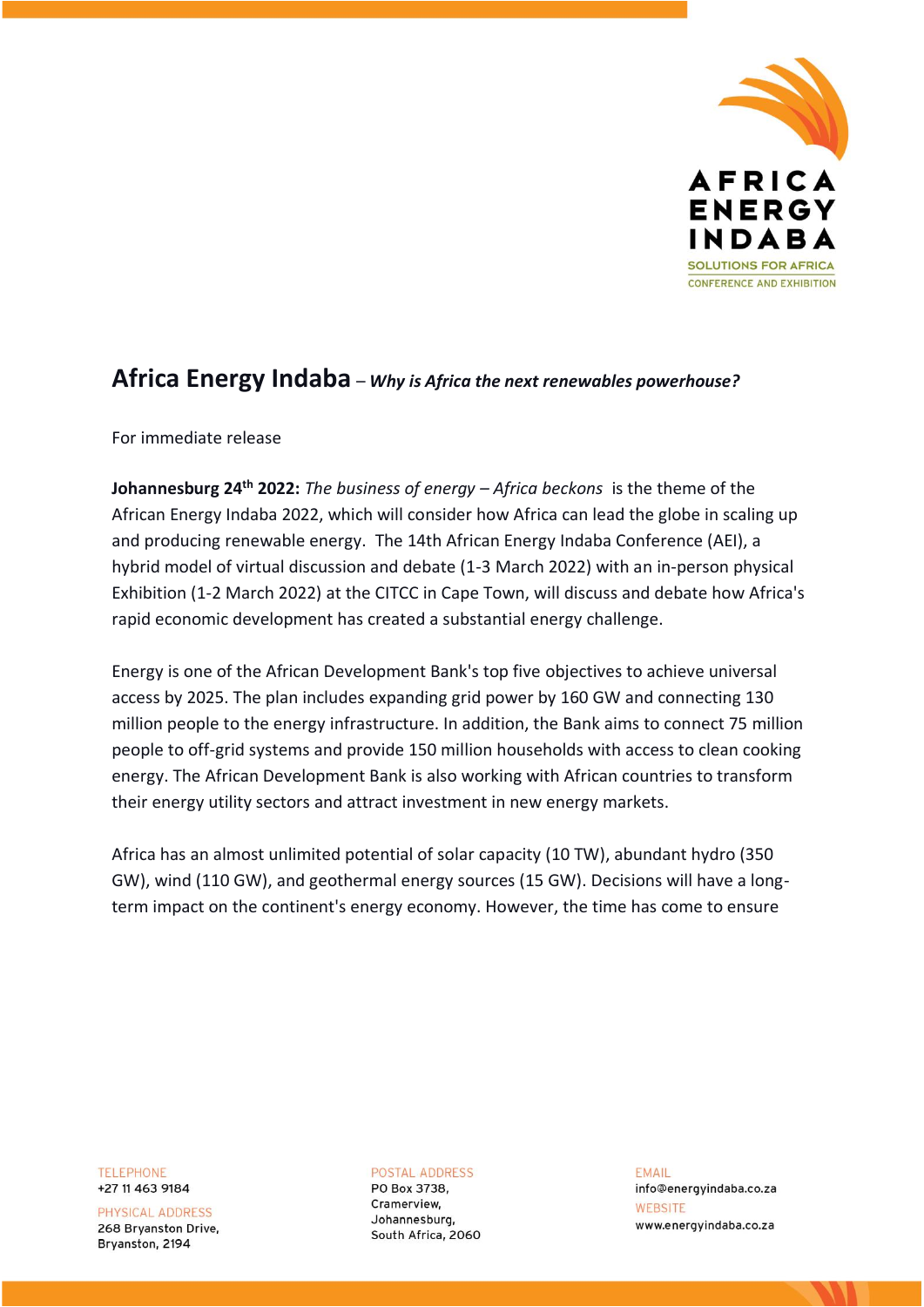that the proper energy mix is implemented to find a long-term solution to meet rising energy consumption. According to the International Energy Agency report, renewable energy would account for more than half of Sub-Saharan Africa's increase in power output by 2040. 600 million people live without access to electricity in Sub-Saharan Africa. This energy poverty across the continent holds back African economic development and costs the continent 2% and 4 % of GDP annually. Only 10% of Sub-Saharan Africa's hydropower capacity is utilised. Sub-Saharan Africa will begin to unlock its immense renewable energy resources over the next 26 years, with solar energy leading to the growth in renewables in the region.

The International Renewable Energy Agency (IRENA) evaluates that renewable energy capacity in Africa could reach 310 GW by 2030, putting the continent at the forefront of renewable energy generation globally.

The African Union advocated that member states, regional and multilateral bodies incorporate the principle of Clean Energy Corridors into national renewable climate and energy agendas.

There are various regional initiatives aimed at fast-tracking the growth of renewable energy capacity and cross-border renewable energy exchange:-

- Geothermal energy is becoming the second-largest power source, primarily in Kenya and Ethiopia. Solar photovoltaics, small hydropower, and wind will fuel two-thirds of mini-grid and then off-grid systems in rural areas by 2040.
- The Eastern Africa Power Pool (EAPP) and the Southern African Power Pool (SAPP).
- The West Africa Power Pool (WAPP) development of a regional power market.
- West and South African Entrepreneurship Support Facility in West and Southern Africaprograms that assist small and medium-sized renewable energy enterprises
- In Morocco, the Ouarzazate solar complex is one of the largest concentrated solar plants in the world. It has produced and delivered over 814 GWh of clean energy through the national electric grid since 2016.

Magdalena J. Seol, the African Development Bank's representative for the initiative, 'Desert to Power' project in the Sahel region, commented that "Without energy, it's impossible to imagine economic growth. A lack of energy has been one of the key factors that have hindered the region's economic development."

Africa is a climate-resilient and low-carbon continent but needs a renewable energy revolution. Africa can achieve its renewable energy potential with attractive investment opportunities on the continent by facilitating climate-resilient infrastructure, climate-smart agriculture, and the sustainable management of natural resources.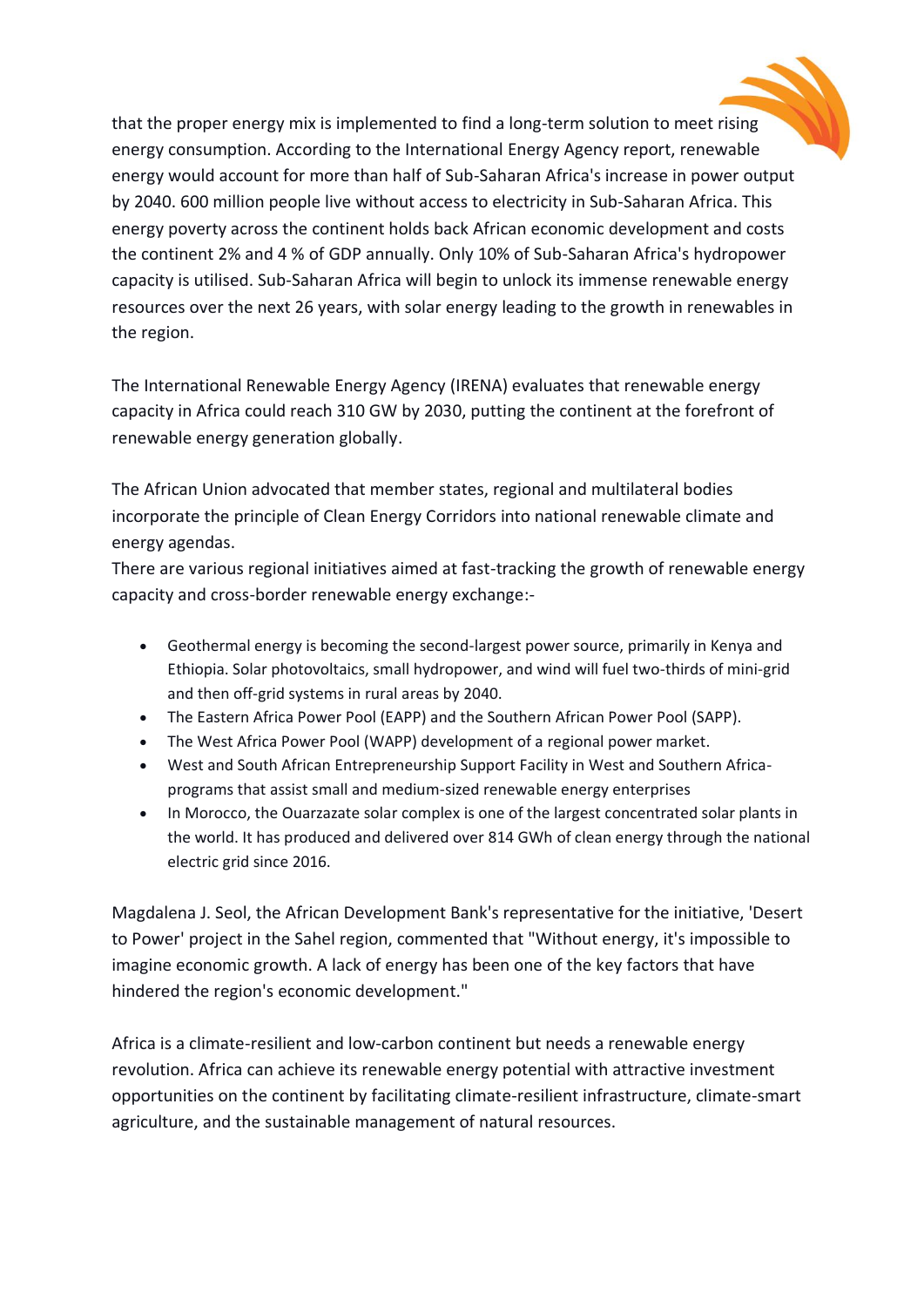

Join us at the African Energy Indaba Conference 2022 and become part of the initiative to strengthen and accelerate renewable energy production, access energy projects, thereby enabling the continent to significantly spearhead a safe and sustainable regional and global future.

Source:

Renewables Africa: green energy project growth news (April 2021)

<https://www.cop24afdb.org/current-situation/>

Ends.

About Africa Energy Indaba

*Africa Energy Indaba*

*1 - 3 March 2022*

*Virtual Conference & Physical Exhibition*

*Hybrid Event*

## *The business meeting of choice for the African energy sector*

*The Africa Energy Indaba is the continent's definitive energy event, providing an agenda that influences energy policy for Africa. Attended by Ministers and private sector decision-makers, the prestigious event serves as the ideal platform for achieving Africa's energy vision for a sustainable energy future and keeping abreast of global energy competitors in this dynamic landscape. The event has proven its success year on year, demonstrating extreme efficaciousness in addressing key issues impacting the African energy sector while devising solutions to best mitigate these pressing concerns. Strategic partnerships with the African Union Development Agency and many leading African industry associations, ensure the event is backed by leading energy drivers. The symposium provides invaluable business growth opportunities for the continent's energy realm, subsequently inspiring much-needed transformation within the sector.*